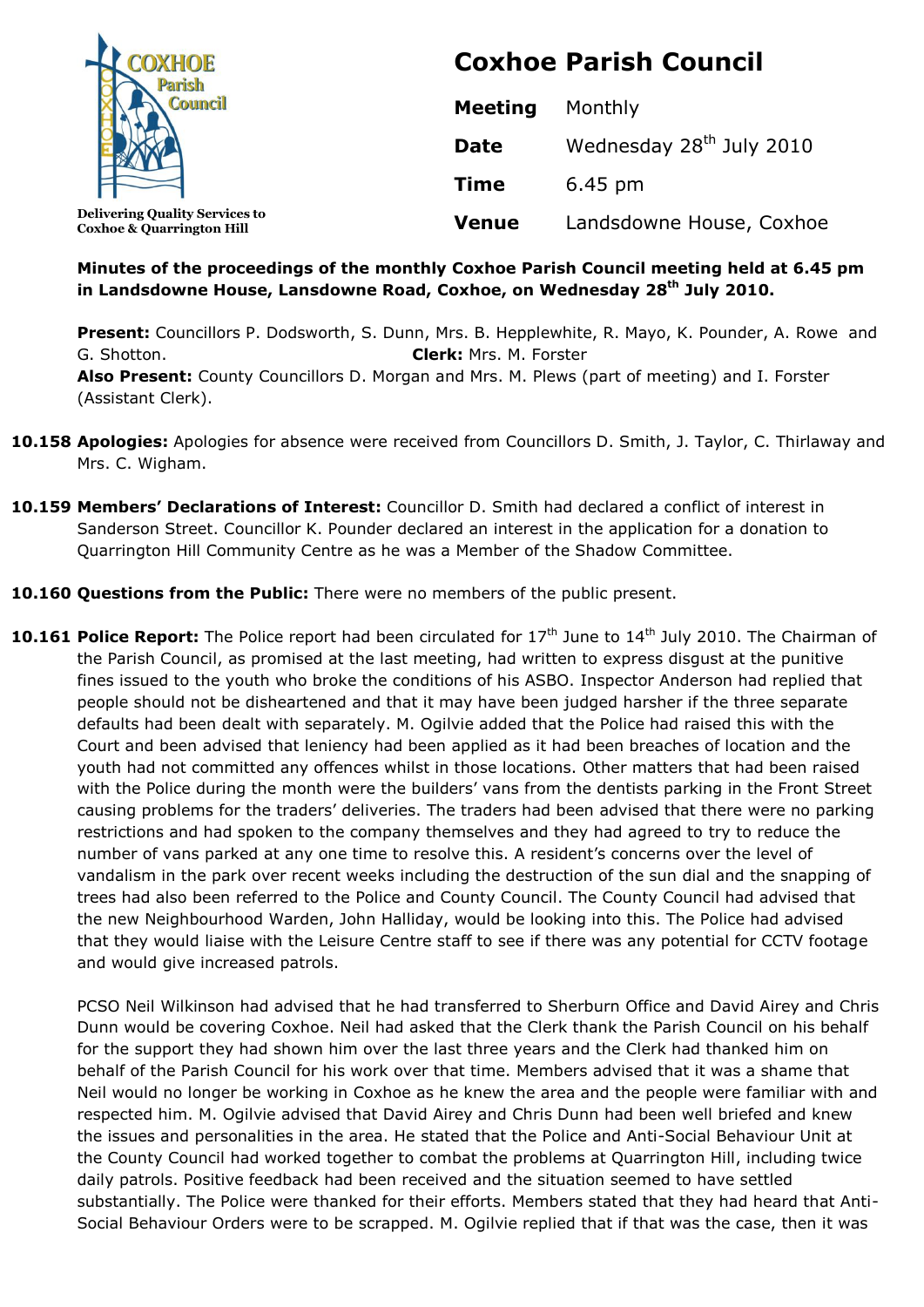likely to be for future applications. Orders already in place would still stand. The Police left the meeting.

**Resolved** That the Police Report be noted and displayed on the village notice boards.

10.162 Minutes of Monthly Meeting held 23<sup>rd</sup> June 2010 had been circulated. The Quarrington Hill Councillors present were asked to confirm that they were happy with the minutes in connection with their views on the query raised by Quarrington Hill Village Partnership and they confirmed that they were and that the minutes did reflect their views. Councillor Shotton stated that he no longer lived in Quarrington Hill. He supported a play park but considered the present scheme rather large and that it would be better split into two parks.

**Resolved** That subject to the word "County" being replaced with the word "City" on minute 10.143, the minutes of the last monthly meeting held on  $23^{rd}$  June 2010 be approved and signed as a true record.

**10.163 Matters of information:** The Clerk updated that **(1)** she had reported last month that work was ongoing by County Councillors to procure improved **CCTV in Coxhoe** and have the park monitored centrally at Durham. A meeting had been arranged involving the County Council and Police on Tuesday 28<sup>th</sup> September at 11.30 a.m. in the Youth Room at Coxhoe Leisure Centre. County Councillor Morgan had made arrangements for the Chair and Clerk of the Parish Council to be invited to the meeting, as well as a representative of Coxhoe Community Partnership. Members confirmed the representation in order that the appropriate Officers at the County Council may be advised. Councillor Mrs. Hepplewhite confirmed that she would be able to attend as the Coxhoe Community Partnership representative and County Councillor Mrs. Plews added that County Councillor Morgan would be their representative as she had a prior commitment. **(2)** It had been reported last month that the pole at Coxhoe would be powered ready for a **Speed Visor** by 2<sup>nd</sup> July. An email had been sent from Gerry Jones to County Councillor Morgan advising that the electricity company had finally finished their work at Coxhoe and he had instructed the Street Lighting Section to move the speed sign from Quarrington Hill as soon as possible. He would review the previously agreed arrangements the County Council had with the Parish Council and draw up a rota for the signs as soon as he could. He had been asked previously to arrange this in the most cost effective manner to fit in with the County Council schedule and to provide the appropriate figures for Quarrington Hill prior to removal of the visor. **(3)** Councillor Dunn had made progress on the land ownership of the **rough land adjacent to the allotments at Quarrington Hill** with a view to the Parish Council procuring this to provide additional allotment sites. He had advised that Durham County Council owned this land according to the Land Registry Search carried out. Councillor Pounder stated, however, that he had information that Durham City Council had sold this years ago. The land title numbers were different and it was agreed that the two Councillors investigate this matter and report to the next meeting. **(4)** The Clerk had reported last month that she had sent a reminder to the County Council on the information required on the three potential **Asset Transfers**. Nothing further had been received. Members commented that there was a need to ascertain whether the Parish Council would be able to continue to utilise accommodation at Landsdowne House prior to the budget setting process for the following year in order that it could be decided whether the Village Hall licence fee needed to be paid. The utilisation of the offices needed to be regularised and guaranteed. County Councillor Mrs. Plews stated that the County Council may not wish to transfer this asset at a peppercorn rate in view of the County Council's budgets and as this may set a precedent. County Councillor Morgan added that the County Council may seek to secure the best possible income for their assets and that it may be worthwhile seeking a meeting to move the asset transfer requests forward. A Member suggested that various options for Landsdowne House could be looked at, rather than the Parish Council taking on the whole management and maintenance responsibilities. All options and financial implications needed to be considered. County Councillor Morgan stated that the Parish Council should write to the Chief Executive of the County Council advising the timing of the first request for the information on the three potential asset transfers; setting out the assets they were interested in; and providing emphasis to the time constraints for seeking assurance that the Parish Council could continue to use Landsdowne House. The Vice-Chair agreed to draft such a letter and forward it to the Clerk to place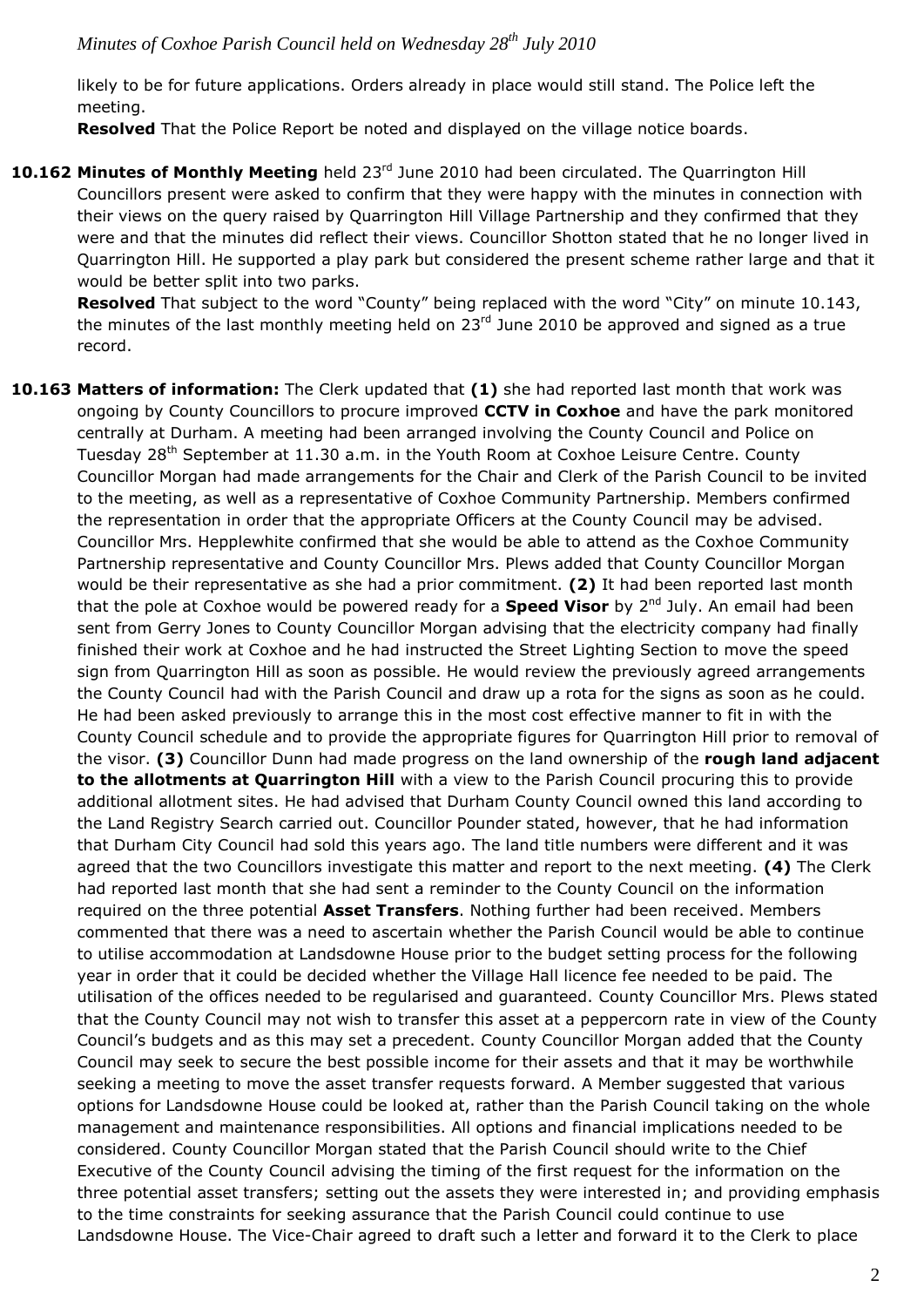on letterhead. **(5)** The Chairman of the Parish Council had looked at whether he could alter the timer on the **Memorial lights** but advised that this was fairly complicated. Any future changes would need to be made by Durham County Council as and when required. **(6)** The review of Coxhoe Parish Council's **Standing Orders** and the **Policy for Applications for Grants and Donations** would be done as time and workload allowed. The Clerk had investigated the possibility of **direct debit facilities**. The legal position at the moment was that local councils could only make payments by cheques signed by two Councillors. An email from CDALC had been circulated that advised that a legislative reform order was being called for so hopefully the position would change by the end of the year. **(7)** For information, total additional **unpaid hours** worked to date from both employees was 240, or 311 if unclaimed holidays were added on. **(8) Gate and Fencing at Parson's Walk** – Councillor Thirlaway, as promised, had checked the gate. He had advised that the spring was fine and he was sorting the gate hinges which needed oiling. Nothing further had been received from the County Council on the solutions they were looking at for the problems of the verge around the steps being used by horses and vehicles and of measures required to prevent access at the middle of Parson's Walk. **(9)** Congratulations were issued to the Chairman who had made an entry on behalf of the Parish Council to the **DRCC Community of the Year Competition.** He had received notification that Coxhoe had been shortlisted. The judges were to visit on Tuesday  $3^{rd}$  August at 2.00 p.m. As the Clerk to the Council and various representatives of Coxhoe Community Partnership were on holiday then, a request would be made to amend this but the Vice-Chairman of the Parish Council would accompany the Chairman for the meeting if this was not possible. **(10) Hanging Basket and Planter Service** – The extension of the hanging basket service to Station Road and The Avenue was still to be investigated. There had been a request for more flowers to be displayed at Coxhoe. Information had been provided with regard to what was currently provided and ideas requested as to what and where people would like to see any additional floral displays. This request would also be included in the Parish Council article in the Coxhoe Chronicle newsletter so that if ideas were put forward the Council could look at these as part of the budget setting process for the following year. The size of the hanging baskets was queried in comparison to a neighbouring parish. The baskets were larger than those quoted for by the previous provider and may be too heavy for the brackets if they were any larger. They were of a different construction to the neighbouring parish and the flowers were still growing. Members advised that lots of good comments had been received in connection with the planters in the Front Street of Coxhoe. A Member suggested that the Environment Committee should meet following the sterling work of the Assistant Parish Clerk to discuss how things could be expanded in future years, including the possibility of shopkeepers and residents being encouraged to have hanging baskets and window boxes. They added that they had asked the Clerk to Monk Hesleden Parish Council to contact the Clerk to provide information on their endeavours and their Christmas tree and lights. County Councillor Morgan advised that the new lamp columns should be installed in the Front Street of Coxhoe in September. Councillor Mrs. Hepplewhite stated that Coxhoe Community Partnership would not be able to provide lights in the trees at the Memorial Garden as the account had been closed although the Partnership had not provided the final claim. **(11) Insurance for 2010/11 –** A full response was still awaited from Zurich on the queries raised and the Clerk had sent a reminder email to chase progress. **(12)** Other than the Christmas lights update, nothing further had been received on the actions required as a result of the **Joint Meeting re Improvements to St. Mary's Church and Front Street.** Once all information on schemes and costings had been received another meeting would be called to progress this prior to the land ownership issues at the Churchyard being discussed. A couple of matters had been raised with regard to street furniture on the Front Street and the overall street scene. A Member had been asked by residents about the seat across from the Fish Shop at Coxhoe (on the corner past the Fish Shop as you turned left into The Grove on the opposite side to the Fish Shop) being removed by the County Council. County Councillor Morgan had looked into this and had been advised that the seat had been removed at the request of Paul Parker, the Neighbourhood Warden at the time. He had received reports of anti-social behaviour and the seat had been vandalised and damaged beyond repair. Members commented that this seat was well used, particularly by elderly members of the community, and should be replaced, preferably by a metal seat that would not be as susceptible to vandalism. Such seats provided previously following a tendering process were considered to have cost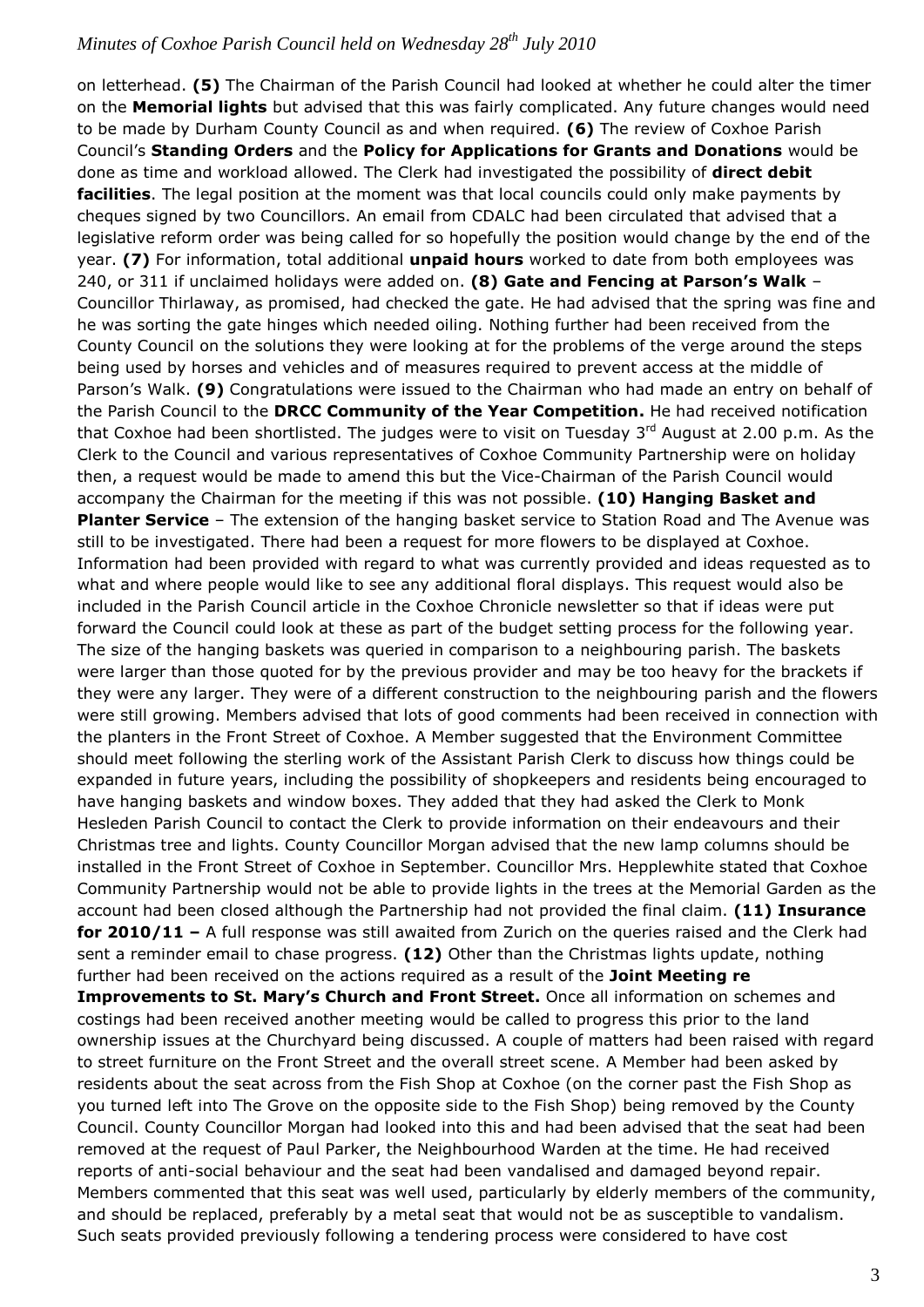approximately £500. County Councillors agreed to pay £300 towards the costs if the Parish Council paid the remaining £200. The County Councillors would also arrange for a tidy up of the area as concrete had been left from previous structures and a bin was required. The Parish Council expenditure would be ratified by having a specific agenda item at the next Parish Council meeting and the seat could be replaced with one of the same design as those outside the Workingmen's Club, outside the vicarage and at Station Road. Planting in tubs could be looked at in close proximity to the seat if finances from the flower and plant budgets allowed. The Chair advised that he would report nettles coming through the seat opposite the Black Horse to the County Council Neighbourhood Warden. The second area was that a Member had been asked when the County Council would be renewing the footpaths in The Avenue, Blackgate and Cornforth Lane area as these were making the village appear scruffy and did not add to the impression given by the Front Street. County Councillor Morgan had responded that there was no general intention to renew the footpaths in those streets and he would not expect so for some time in the future. Paths deemed to be unsafe by the highway inspector would be repaired but the repair limited to the hazard. **(13)** Councillor Pounder and the Clerk and Assistant Clerk had attended the **Conference on Standards** and Quality Status at County Hall on 19<sup>th</sup> July. There had also been an update on progress from the Local Council's Charter and the presenters had advised that there would be a review after a year. **(14)** As a result of a large host of emails in connection with the **bins at Quarrington Hill football field** being replaced, a meeting had eventually been held on site with David Fishburn and the local Parish Councillor. A location for the dog bin had been agreed to be installed by  $20<sup>th</sup>$  July and the litter bin was to have been ordered for delivery within a couple of weeks of the site visit held  $12<sup>th</sup>$  July. The Member had advised that there was now a new dog bin and litter bin in position but that another litter bin had been burnt out the previous week. The Member had raised this with the County Council Neighbourhood Warden. **(15)** A Member stated that with regard to **Unauthorised Development and Planning Enforcement Issues,** window frames were still at Carrs DIY and Barratts had put a big banner on the side of Commercial Road West although the Planning Authority had specifically written to them serving notice. He would raise this with the Planning Enforcement Officer. The Chairman added that it was good to see that the Former Cinema had been painted and work had been carried out to improve the old Fish Shop. **(16)** The Clerk stated that now that the minutes of the last meeting had been approved, she would forward the appropriate extract to the **Quarrington Hill Village Partnership in response to their query** with regard to the support for the play park. The two Quarrington Hill Parish Councillors present confirmed that they were happy that the minutes reflected their individual views and that they had nothing further to add. **(17) Quarrington Hill Community Centre** – The Clerk had raised with the Parish Council's contractor whether he could carry out the pruning of the hedge surrounds at the Centre. He had advised that it was too late notice to do a general tidy up prior to the Britain in Bloom competition and, as the County Council had also advised, he would not cut the hedge during the bird nesting season. A further meeting of the Committee had been agreed for  $2^{nd}$ August with a Community Development Officer hopefully attending. The Officer would help with advice on requirements for a Summer Fete planned for Saturday 21<sup>st</sup> August. **(18)** The Clerk had written to the Commercial Manager of **Arriva** asking why they used such old buses in Coxhoe and Quarrington Hill and expressing concern that this caused frequent breakdown of service. He had advised that he had passed the email to the Head of Operations as he was in a better position to respond. **(19)** Councillor Pounder and the Clerk and Assistant Clerk had attended the **EDRC AAP Local Councils Committee** on 20<sup>th</sup> July. This had included a presentation on the County Durham Plan consultation. The minutes of that meeting and the draft agenda for the meeting to be held 21 $^{\rm st}$ September had been circulated. **(20)** The Clerk had sent the information on the **Wildlife Fund** to Crowtrees Heritage Group and Quarrington Hill Community Centre as requested. **(21)** She had written to **St. Andrew's Methodist Church** to provide permission to dispose of the top soil on to the paddock. She had also spoken to the tenant of the paddock to confirm that they were happy with the suggestion and the Church had confirmed that they had also done so. **(22)** Cheques and letters had been prepared for all the **applications for donations**. The Council had received a letter of thanks from the Coxhoe Allotment Association for the payment of £200.

**Resolved** (i) That the information be noted, the outstanding resolutions be actioned and progress be requested on those issues raised with other parties; (ii) That Councillors Dunn and Pounder investigate the issue regarding the land ownership adjacent to the allotments at Quarrington Hill and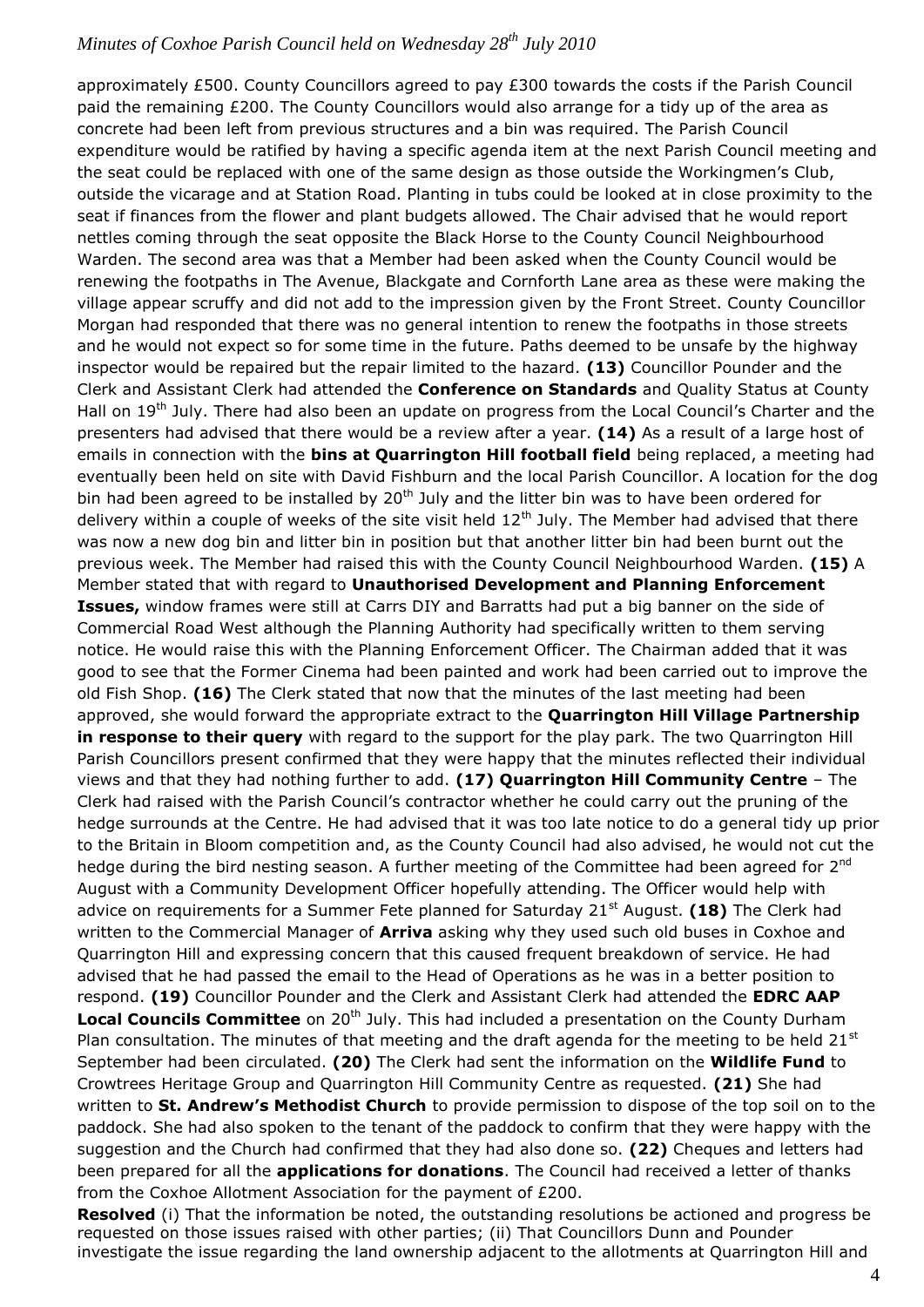report back;(iii) That the Vice-Chairman draft a letter to the Chief Executive of the County Council advising the timing of the first request for the information on the three potential asset transfers; setting out the assets the Parish Council were interested in; and providing emphasis to the time constraints for seeking assurance that the Parish Council could continue to use Landsdowne House; and forward it to the Clerk to place on letterhead; (iv) That a meeting be convened of the Environment Committee to discuss how floral displays could be expanded in the future, including the possibility of shopkeepers and residents being encouraged to have hanging baskets and window boxes; (v) That the Clerk make arrangements to have a metal seat installed to replace that previously at the corner of The Grove, with County Councillors contributing £300 towards the installation and arranging for tidying up of the site and provision of a bin and the Parish Council's expenditure of £200 to be ratified as a specific item on the agenda at the next Council meeting; (vi) That the Vice-Chairman raise the planning enforcement matters mentioned with the County Council's Planning Enforcement Officer; (vii) That the Clerk forward the appropriate extract from the minutes of the last meeting to the Quarrington Hill Village Partnership in response to their query with regard to the support for the play park and advise that the Quarrington Hill Parish Councillors were happy that the minutes reflected their individual views and that they had nothing further to add.

**10.164 Ratification of Expenditure agreed in principle at the last meeting:** The Clerk gave details of items of expenditure that the Council had agreed in principle at the last meeting and that had been placed as specific items on the agenda for audit purposes and to accord with notice required. **(a)** was for a donation of **£200** to assist **Coxhoe Community Partnership** with their fund raising to carry out a refurbishment of the Youth Room at Coxhoe Leisure Centre. **(b)** The Council had agreed that the Clerk be authorised to make the appropriate arrangements for the County Council to provide, erect, remove, and store spiral **Christmas lights** annually for the fifteen new street lamps to be provided in the Front Street at Coxhoe. She had asked the County Council to proceed and requested confirmation that the costs would be £1,900 plus removal and storage costs in 2010 and £2,625 plus storage costs for ongoing testing, erection and removal in future years. Information regarding the removal and storage costs had also been requested. The URRI Project Manager had advised that the costs provided had been budget estimates and that a detailed estimate would need to be drawn to give a more accurate price.

**Resolved** (i) That a donation of £200 be made to Coxhoe Community Partnership towards the alterations to the Youth Room at the Leisure Centre; (ii) That the action taken with regard to Christmas lights be endorsed and the Clerk, in consultation with the Chairman, be authorised to proceed with the ordering of works for the provision and installation of the Christmas lights by the County Council should the costs provided be within a reasonable margin of the estimates.

**10.165 Hellens Development at Coxhoe:** The Chairman, as promised, had written to the Chief Executive of Hellens requesting an update on the proposed railway crossing gates and the naming of the streets and advising that residents were unhappy at being inconvenienced again by the closure of the haul road and seeking confirmation that that would be the last closure required. Hellens had responded to advise that there had not been an opportunity to provide the gates with the existing scheme and the upgrade to the access road to Basic Cottages was costing a considerable amount of money, as was the percentage for art scheme, both of which had been agreed during the planning process. Mr. Cordwell-Smith had further advised that Hellens had been given an indication by Durham County Council that they would consider an application for housing on an additional circa 2 acres and that as part of the pre application discussions he had suggested to the Planning Officer that the railway gates could be provided as part of that permission. He had advised that he would be happy to come along to a Council meeting to discuss this and had asked for a drawing or photos of what was required. The Clerk had provided him with this again for the fourth time and requested that he let her know whether this was sufficient for his purposes. No response had been received.

On the street naming, Mr. Cordwell-Smith had advised that the streets had been named by Durham County Council already when he passed the suggested names to Barratt Homes and he suggested that there may be an opportunity with the new scheme to use some of the names suggested. The names had been provided to Mr. Cordwell-Smith as far back as February and he had been advised that they had been provided to the County Council in October 2009. Correspondence had been circulated from County Councillor Morgan showing the recommendation of "Prospect Place" and "Sandgate" to put to the County Council officer for two of the streets on the present development. The Officer had also advised that he would keep some of the other names on file to consider for future as the larger site seemed to have been designed to leave the option of extending it to the east. With regard to the third point raised by the Chairman, Mr. Cordwell-Smith had advised that Hellens did request an extension to the original road closure of two weeks due to the unforeseen ground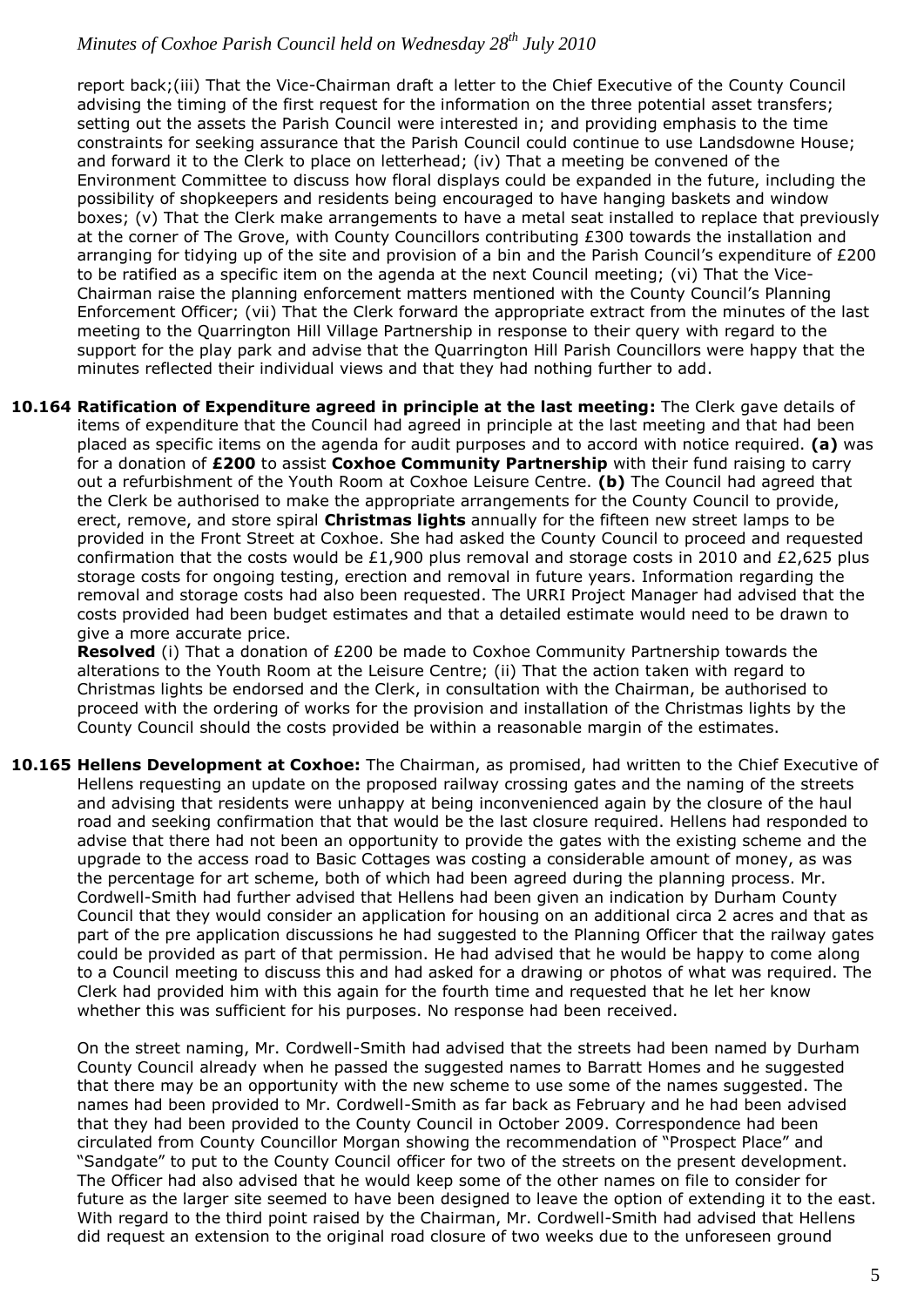conditions under the road and that a week had been lost due to bad weather. He understood that a local County Councillor had objected to the extension so it had not been granted and they then had had to apply for a new road closure of 5 weeks which was longer as they had had to open up the road again at significant additional cost to them. He had advised that weather and ground condition depending; there should not be a requirement for any further road closures or extensions to the existing one.

Further correspondence had been received the day of the Parish Council meeting stating that Mr. Cordwell-Smith had had a further meeting with Durham County Council the previous day regarding an application for additional housing at Coxhoe. He had asked for the date of the next Parish Council meeting so that he could present the plans and progress the provision of railway gates as part of the application. He had advised that he had not received any of the Clerk's emails so the information had been sent for a fifth time and also forwarded from the Chairman of the Parish Council which he had now received. Mr. Cordwell-Smith was on holiday for the next Parish Council meeting and had asked for the September date but advised that the company were hoping to submit the formal application in September and should be able to forward detailed plans prior to the August Parish Council meeting.

A Member stated that it was not acceptable that gates could not be provided as a result of the present scheme and expressed dissatisfaction at the art provision being merely for the benefit of the development. There was a need to have something to benefit existing residents at the bottom end of the village or for a school or community centre benefit. He stated that someone senior from Barratts should be invited to a Special Meeting of the Parish Council with the Chief Executive of Hellens and that he may write an article for the Coxhoe Chronicle in connection with the Members' dissatisfaction in this connection and that school places needed to be looked at when additional housing was being considered. It was further stated that the article should include the concerns that the haul road needed to be retained to prevent the tip traffic from travelling through the villages as this had been campaigned for for years.

**Resolved** (i) That the information be noted; (ii) That the recommendation of County Councillor Morgan to name the streets "Prospect Place" and "Sandgate" on the present development be endorsed; (iii) That Mr. Cordwell-Smith and a senior representative of Barratts be asked to attend a Special Meeting of the Parish Council the week prior to the monthly September meeting to discuss the proposals for the potential additional 2 acre housing site; with County Councillor Morgan also being invited to attend; (iv) That the Vice-Chairman draft an article for the Coxhoe Chronicle about the need for payback to the community in terms of school or community centre facilities for housing developments and the need not to close the haul road as that would take traffic off the link road against what the Council had been fighting for for years; and circulate this for approval prior to publication of the Chronicle.

**10.166 Quarrington Hill Village Partnership:** had advised that they had agreed to return their meeting night to the last Wednesday of the month. This had been amended so that Parish Councillors could attend but this was not happening so it had been changed back to their preference. The Partnership had suggested a separate meeting with the Parish Council every three to six months to provide an update on their work. A Member stated that both Partnerships should be kept the same but Members considered that the Partnerships were autonomous and it was up to them how they operated as long as the Parish Council were happy with the arrangements for interaction with the Council. Some members of Coxhoe Community Partnership were already, by way of being Members of the Parish Council, present at Council meetings and could continue with the present arrangements of reporting to each meeting.

**Resolved** That the Quarrington Hill Village Partnership be advised that the Parish Council had agreed to receive updates by way of a separate joint meeting every four months and that they be requested to continue to provide update reports a week in advance of the meetings.

**10.167 Coxhoe Community Partnership:** The Clerk updated that Councillor Mrs. Hepplewhite had been provided with the costs for tree lights at the Memorial Garden but had been advised that funding was not able to be used for them. The Clerk had asked T P Gardens to add cutting the turf and weeding the borders at the Memorial Garden to the usual maintenance schedule. Work was ongoing on the development of a new website in conjunction with the County Council. The Assistant and Parish Clerk had attended website training and now had access to a draft site to start uploading information. Nothing further had been received from Councillor Mrs. Plews in connection with her endeavours to obtain a hearing aid induction loop. She advised that funds were not available at the County Council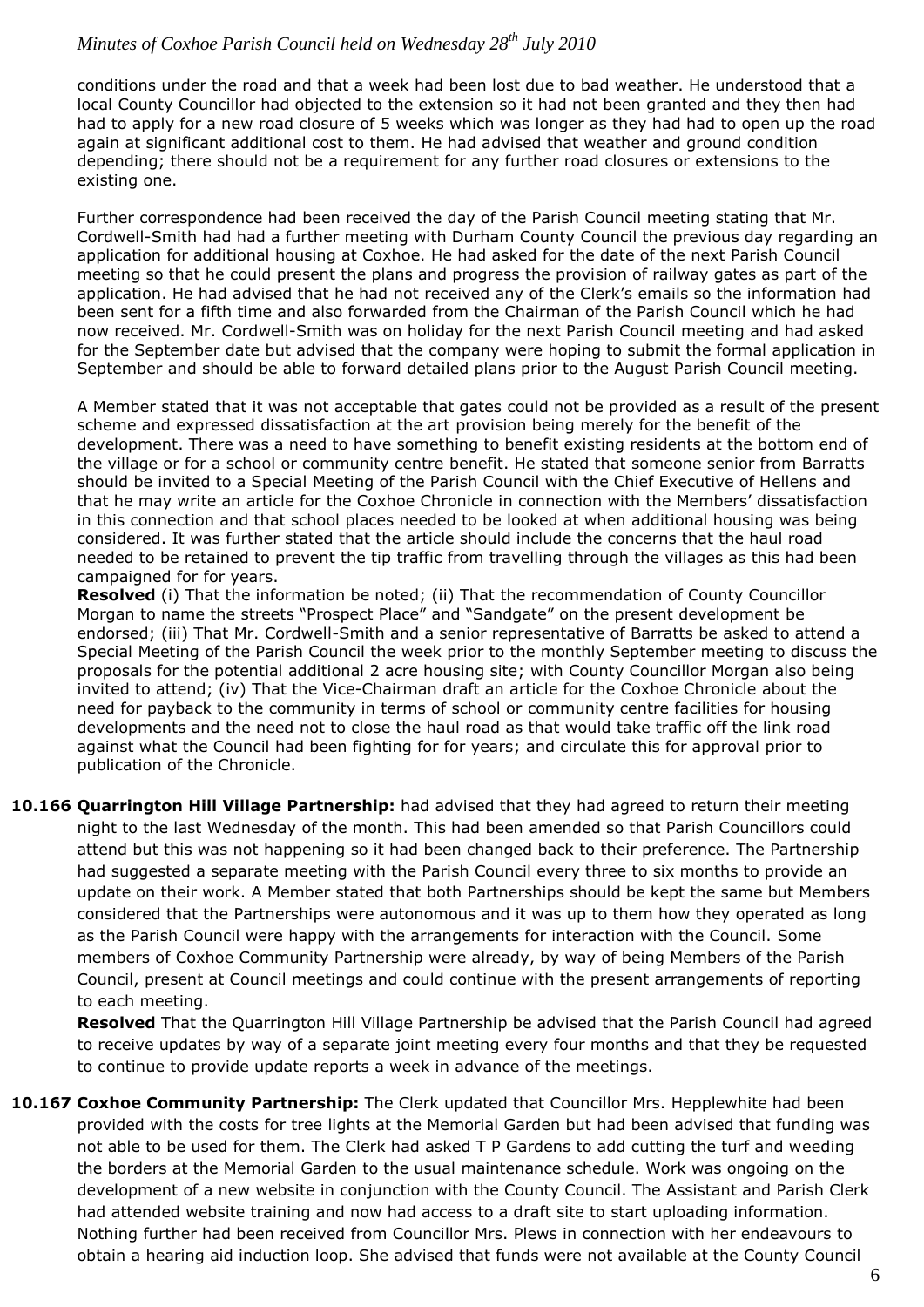and this may have to be private funding and that it was not yet known what would happen with Landsdowne House. The Clerk had queried with Diane Mahoney whether the section within the County Council who were providing the computer classes would consider the potential funding of broadband at Landsdowne House. She had also queried the possibility and costs of the Council insuring the History Group's equipment and would advise further when responses were received. She had sent a letter as requested to advise the Partnership that the Parish Council would support the funding of the internal doors for the Village Hall to the tune of approximately £1020 (although it may be slightly more due to price increases since the original quotes). An agenda for the meeting held  $30<sup>th</sup>$  June, minutes of the monthly and Annual General Meetings held  $5<sup>th</sup>$  May and a Project Update as at  $17<sup>th</sup>$  July had been circulated.

Councillor Mrs. Hepplewhite added that an application had been submitted to the Coalfields Regeneration Trust towards the doors at the Village Hall and provided an update on the cycle routes. As little had happened with regard to assistance from the County Council on the regeneration of the village centre, it was proposed to ascertain costs from Groundwork Trust for them to submit grant applications and project manage the work; including the plans for where notice boards and planters should be in the Front Street; the possibility of an environmental planting scheme with rocks, shrubs, and an interpretation panel of the history of the area, between Wesley Place and the roundabout, with funding looked at as part of the Heritage Trail; planters and possibly a figure of a workman and an interpretation panel about the original blacksmith's at the railings outside the Workingmen's Club. She stated that a working group involving representatives of the Community Partnership and the Parish Council would be helpful. The Chairman suggested that a meeting be set up for later in September to start moving this forward. Councillor Mrs. Hepplewhite added that she would draft an article for the Coxhoe Chronicle in connection with the churchyard advising that plants near headstones could not be cut down in case of damage and asking that families clear these areas and promoting the idea of the whole community working together to improve the churchyard.

**Resolved** (i) That the information be noted; (ii) That further information from the County Council in connection with the possibility of the provision of broadband and a hearing aid induction loop at Landsdowne House be awaited; (iii) That the response of Zurich be awaited in connection with the possibility and cost of the History Group's equipment being added to the Council's insurance policy; (iv) That a meeting be convened in late September of representatives of Coxhoe Community Partnership and Coxhoe Parish Council to discuss how to move forward the plans with regard to the regeneration of Coxhoe Front Street; (v) That Councillor Mrs. Hepplewhite draft an article for the Coxhoe Chronicle promoting the idea of the community working together to improve the appearance of the churchyard.

- **10.168 Crowtrees Heritage Group:** The agenda for the meeting of 22<sup>nd</sup> July and minutes of the ordinary and Annual General Meetings held  $17<sup>th</sup>$  June had been circulated. **Resolved** That the information be noted.
- **10.169 Coxhoe Banner Group:** A response from the Group had been circulated to the letter that the Chairman of the Parish Council had sent advising that the Council would assist the Group in any way possible but felt it prudent to dovetail the project into the wider proposals for the regeneration of the area proposed for the Memorial. The letter had advised that Parish Councillors would attend meetings of the Group if they provided dates and explore how the two organisations could work together to deliver the project. The response advised that the meeting would be at 7.30 p.m. in Coxhoe Workingmen's Club on Tuesday 10<sup>th</sup> August. Councillors Mrs. Hepplewhite and Rowe and the Clerk were on holiday so unable to attend. Councillors Dodsworth, Mayo and County Councillor Mrs. Plews advised that they would attend if possible. On a related matter, at the last meeting it had been reported that the GPs were funding the Medical Practice and had been given the go ahead but there was a need to ascertain the size of the additional requirements for other services so the position had been deferred until July and that the Member of Parliament was taking the matter up with the Chief Executive of the PCT to ensure progress. No further progress had been advised. **Resolved** That the information be noted.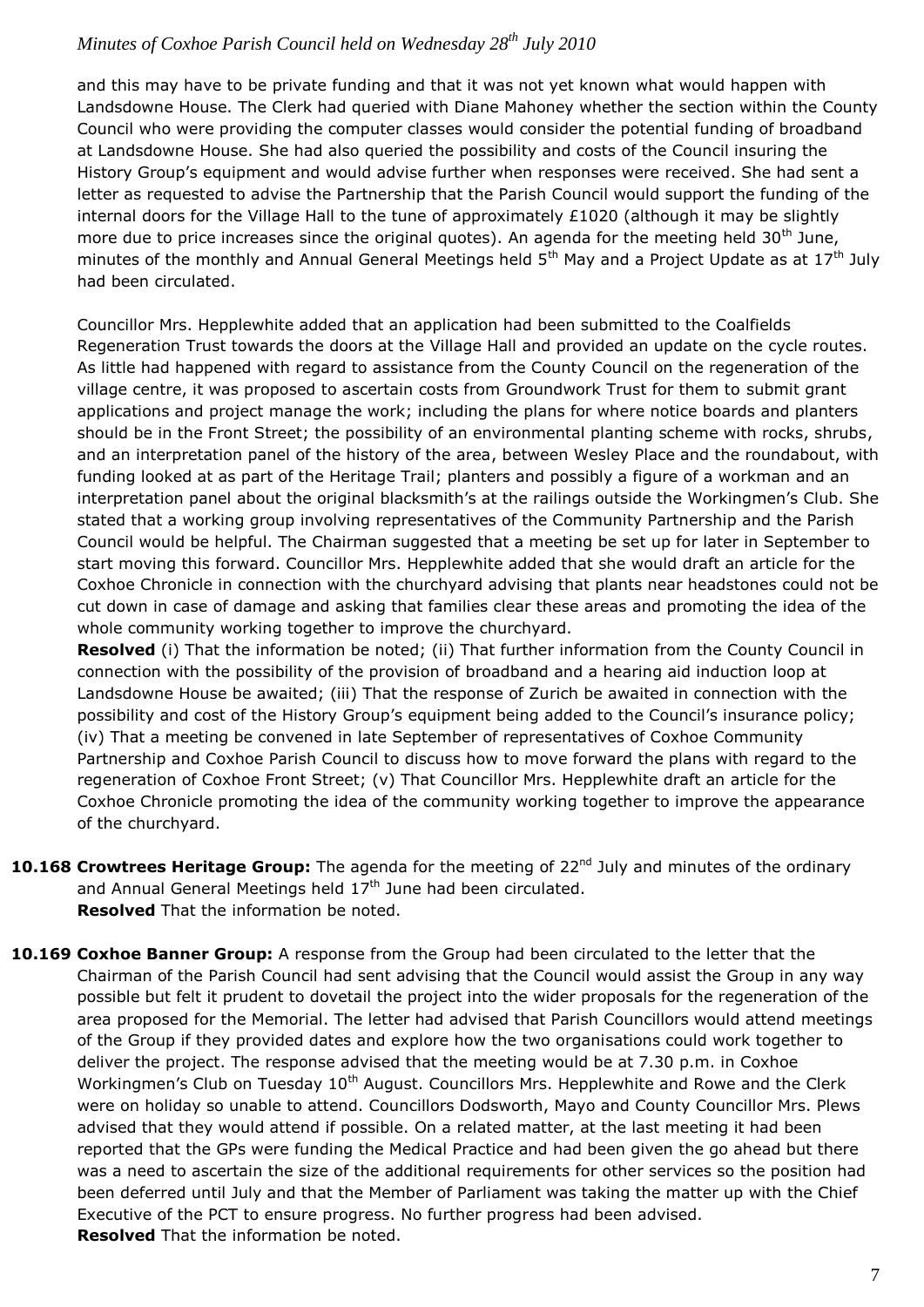**10.170 Parish Council Responses to consultations by Durham County Council:** The County Council was currently consulting on the County Durham Plan Core Strategy Issues and Options, the Housing Strategy Issues and Options, the Green Belt Assessment Scoping Paper, and the Settlement Study. At the last Parish Council meeting it had been agreed that a Working Party go through suggested responses following comprehensive papers issued from the Assistant Parish Clerk. The Working Party had met 22<sup>nd</sup> July and their agreed responses had been circulated, together with the various consultation documents and invitations to various consultation events that had been attended by Officers and Councillors of the Parish Council. Those involved were thanked for their substantial input. Councillor Shotton left the meeting. The Assistant Clerk gave details of the main responses and clarified Members' preferred responses where the hard copy document from the County Council differed from that on the website. He advised that one area where the Working Party had differing opinions was in connection with whether there should be more wind farms in the area. Members at the Council meeting, therefore, voted on this matter and the majority were not in favour of any further wind farms in the area. Members expressed their gratitude for the huge amount of work undertaken by the Assistant Parish Clerk in putting together the papers for Members and the comprehensive responses to the various consultations.

**Resolved** That the responses circulated, with the amendments and comments made at the Parish Council meeting, be agreed and sent to the County Council.

## **10.171 Correspondence:**

## 10.171.1 **Durham County Council:**

- **a)** Details had been circulated of a **Temporary Road and Footway Closure on the Unclassified Commercial Road East** for five weeks from 28<sup>th</sup> June 2010. **Resolved** That the information be noted.
- **b)** Details had been circulated of **Temporary Public Footpath Closures from Sedgefield to Metal Bridge** to enable electricity upgrade works between July 2010 and January 2011. **Resolved** That the information be noted.
- **c)** The **East Durham Rural Corridor AAP Annual Report 2009/10** had been circulated. **Resolved** That the information be noted.
- **d)** The **East Durham Rural Corridor AAP Board** minutes for AGM and monthly meetings held  $19<sup>th</sup>$  May and Special Meeting held  $16<sup>th</sup>$  June, and the agenda for 21 $<sup>st</sup>$  July had been</sup> circulated. The meeting on  $21<sup>st</sup>$  July had been attended by Councillor Pounder and the Clerk and Assistant Clerk and there had been a presentation on the County Durham Plan consultation. A Member added that there had been a Forum meeting on  $5<sup>th</sup>$  July and it had been mentioned that two way communications and residents' involvement were an ongoing issue. There were decreasing numbers attending the Forums and attendance needed to be encouraged.

**Resolved** That the information be noted.

**e)** Details had been circulated of a **bus trip arranged for the EDRC AAP Board** around the AAP area on  $27<sup>th</sup>$  July. This had been attended in part by Councillor Mrs. Hepplewhite. The Clerk had joined the meeting on its return to Landsdowne House for discussion on projects that may meet the aims and priorities of the AAP and local areas. It had been mentioned that developing the cycle links would assist the Transport aim and that linking together Community Aspirations and Young People could be assisted by looking at funding community development work and by the purchase of a bus to take mobile services to the community based on the communities' requirements e.g. young, old etc. There was also to be a small grants pot of £30,000. County Councillor Morgan had attended the bus trip. He added that areas of priority and schemes in progress had been highlighted to participants. The car park, Limestone Linx, CCTV and the Youth Room had all been mentioned. **Resolved** That the information be noted.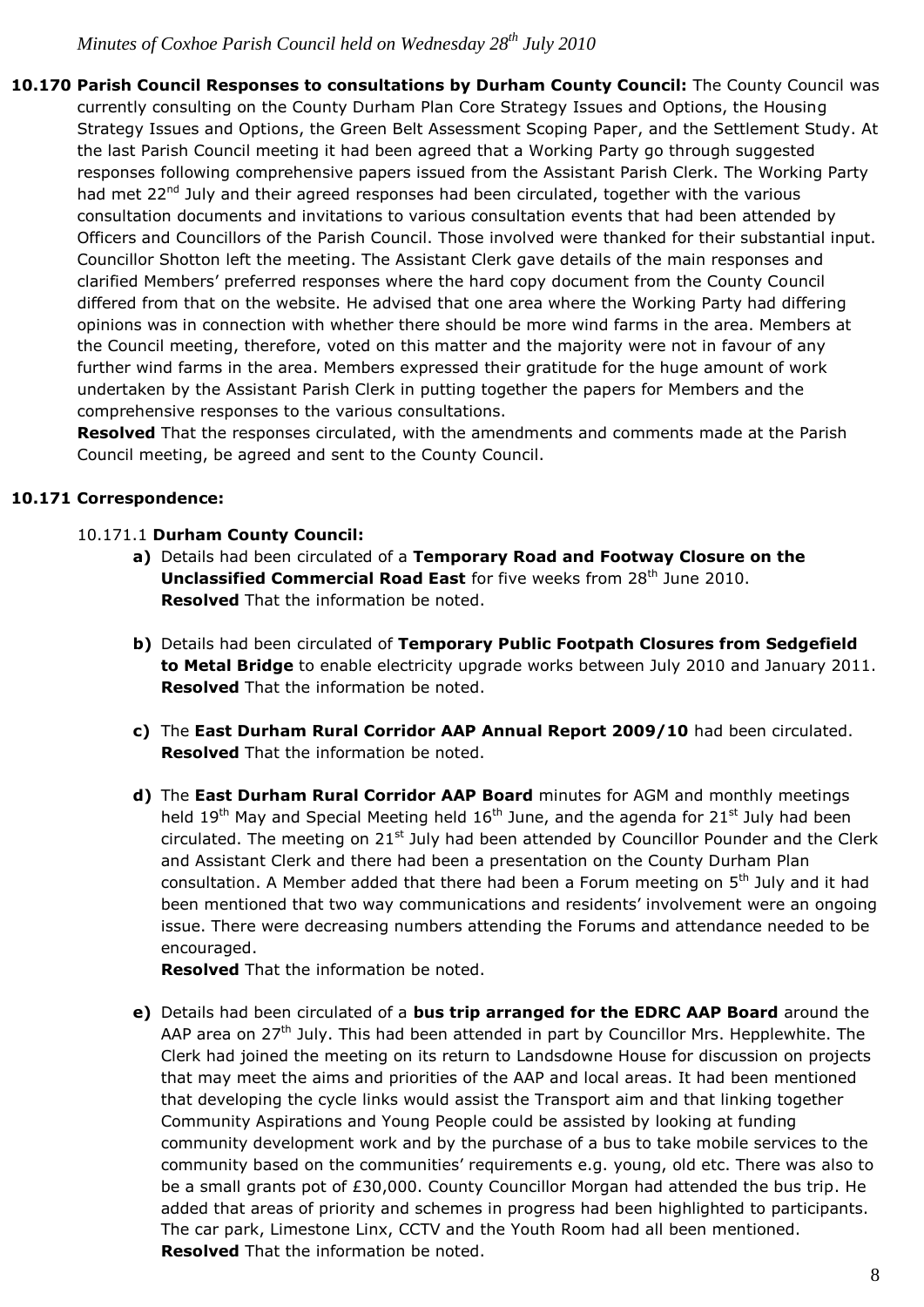## 10.171.2 **County Durham Association of Local Councils**

- **f)** Details had been circulated on consultation on the **County Durham Compact** which was a partnership agreement between the public and third sectors and also on a proposed **County Association / SLCC Standards Committee Compact. Resolved** That the information be noted and no response be sent in connection with either consultation.
- **g)** Various documents in relation to the **National Association of Local Councils National Council Meeting** held on 29<sup>th</sup> June had been circulated. **Resolved** That the information be noted.
- **h)** Details had been circulated of **Training Courses** that the County Training Partnership and Durham County Council had agreed could be opened up to Parish and Town Council Officers and Members. The costs were £25 for a half day and £50 for a full day. **Resolved** That the information be noted.
- **i)** Details had been circulated advising that the Government was proposing that Section 106 agreements were no longer a suitable basis for obtaining planning gain and that the Government wanted **Community Infrastructure Levy** agreements to be reached with developers.

**Resolved** That the information be noted.

- **j) NALC E-Bulletins** of 2<sup>nd</sup> and 16<sup>th</sup> July had been circulated. **Resolved** That the information be noted.
- **k)** The **Durham Association News for June 2010** had been circulated. **Resolved** That the information be noted.
- **l)** A further item that had been received from CDALC after the agenda had been sent and which needed to be considered at this meeting due to the timescale for applications was in connection with a trial for **Clever Bins** as part of a study being undertaken by Keep Britain Tidy. The bins were illuminated at night and were designed to attract the attention of the public and increase bin usage to reduce littering on the streets. Applications for consideration for inclusion in the trial by having 15 Clever Bins provided free of charge for up to a year needed to be received by  $13<sup>th</sup>$  August. The approval of the County Council for the County to empty these as part of their normal clearance would also need to be gained as the Parish Council did not presently empty the bins in the area. Members discussed possible areas, including Church Street, but concluded that illuminated bins with adverts would detract from the appearance of the street.

**Resolved** That no application be made for Clever Bins.

## 10.171.3 **Other Correspondence**

**m)** The latest **NALC Events Bulletin** had been circulated. **Resolved** That the information be noted.

- **10.172 Quarrington Hill Allotments – Review of Tenancy Agreements:** was not yet complete due to excessive workload and correspondence. **Resolved** That the information be noted.
- 10.173 Web Statistics: had been circulated for the period 28<sup>th</sup> June to 26<sup>th</sup> July 2010. **Resolved** That the information be noted.

#### **10.174 Finance:**

10.174.1 **Budget Update:** A financial account summary had been circulated that showed the balance at the end of the last meeting and income and expenditure during the month and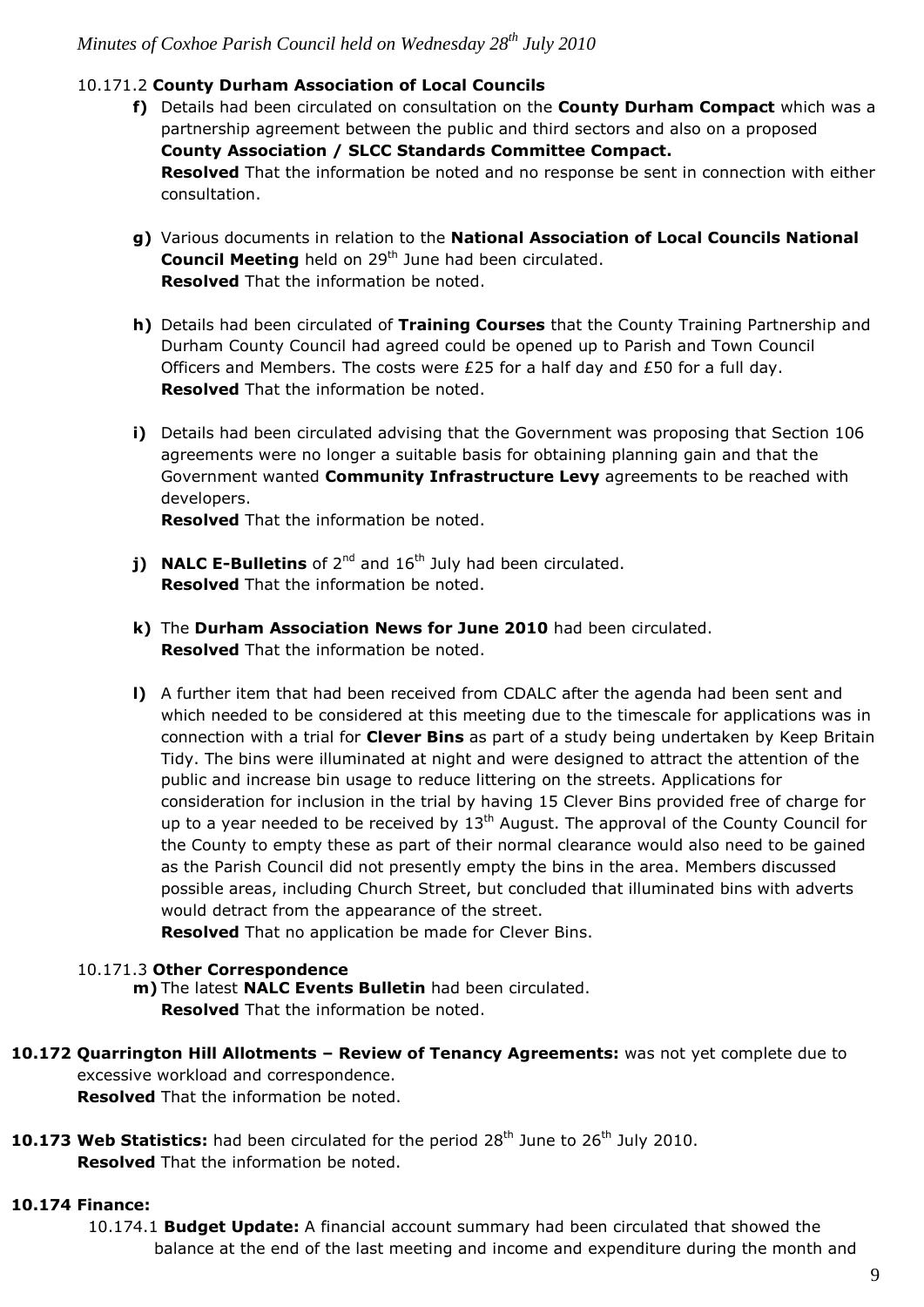the balance at the end of the month. A budget summary had also been circulated showing that the Council was exactly on budget overall a quarter into the year. The photocopier was the only individual budget that was overspent but Members had previously agreed that this would be overspent due to the administration fee for the rental agreement, agreement to continuing to pay for the maintenance agreement for the copier at the Village Hall, and the colour Limestone Linx leaflets that had not been budgeted for. Insurances were showing as overspent but the amounts paid had been queried with Zurich so hopefully this may be reduced. A Member thanked the Clerk for ensuring that Members had an accurate picture on a monthly basis of the Council's financial position. They stated that there was a need to be mindful that Officers had already worked over 200 hours above what the Council had paid for and that workload was not decreasing. If the trend continued there may be the equivalent of £6,000 unpaid work for the year. The Chairman suggested that this matter be the subject of full discussion at the next Parish Council meeting. The Council needed to realise that a huge amount of work had been undertaken to bring the Council up to date and standard. There was a need to set realistic targets and focus on priorities. **Resolved** That the information be noted and the workload of the Officers be discussed in detail at the next meeting of the Parish Council.

10.174.2 **Accounts for payment:** Details of financial payments required for the month had been circulated, together with the month end bank balances figure after the expenditure. **Resolved** That all payments presented be signed and paid:

| <b>Creditor</b>             | <b>Reason</b>                                    | £       |
|-----------------------------|--------------------------------------------------|---------|
| St. Cuthbert's Hospice      | Section 137 Donation                             | 50.00   |
| Diabetes UK                 | Section 137 Donation                             | 50.00   |
| Scottish Power              | Electricity Memorial Garden Lights April-July    | 23.95   |
| <b>Total Business Group</b> | Landsdowne House copier copies May-July          | 345.85  |
| <b>Total Business Group</b> | Printer Cartridges and stationery                | 54.59   |
| T P Gardens                 | Grass cutting and maintenance June-July and 2    | 1454.00 |
|                             | hanging baskets                                  |         |
| Smith of Derby              | Annual Maintenance Millennium Clocks             | 372.48  |
| Durham County Council       | Legal Fees - Licence for Coxhoe Village Entrance | 25.00   |
|                             | Sign                                             |         |
| 3 Mobile                    | Broadband & Mobile June                          | 31.75   |
| M. Forster                  | Clerk Salary July and reimbursement postage      |         |

10.174.3 **Applications for Grants and Donations:** Councillor Pounder declared an interest in the application by **Quarrington Hill Community Centre** as he was a Member of the Shadow Committee. He left the meeting during consideration of the item. The Shadow Committee were arranging a Village Fete on Saturday  $21<sup>st</sup>$  August and were reguesting a donation of £200 for the hire of a bouncy castle. Members commented that the Shadow Committee were very keen to move forward with events at the Community Centre and this was to be encouraged. Any donation would be made payable to Quarrington Hill Community Centre and the present Committee would need to release the funds as the Shadow Committee did not have funds available to them at present. Members concurred that the event would raise the profile of the Community Centre and provide good community involvement and it should be supported.

**Resolved** That a donation of £200 be made under Section 137 expenditure to Quarrington Hill Community Centre for the purposes of assistance towards the expenses incurred in organising the Village Fete.

10.174.4 **Additional Expenditure of £54 for Hanging Baskets**: County Councillor Morgan left the meeting. Councillor Pounder re-entered the meeting. The Clerk advised that when the review of hanging baskets and planters had taken place, there had been no information on file as to what the current schedule entailed. The baskets had been worked out as 50 for Coxhoe but it had been found that the Parish Council provided baskets at St. Andrew's Methodist Church. The agreement of the Chairman of the Parish Council had been sought to